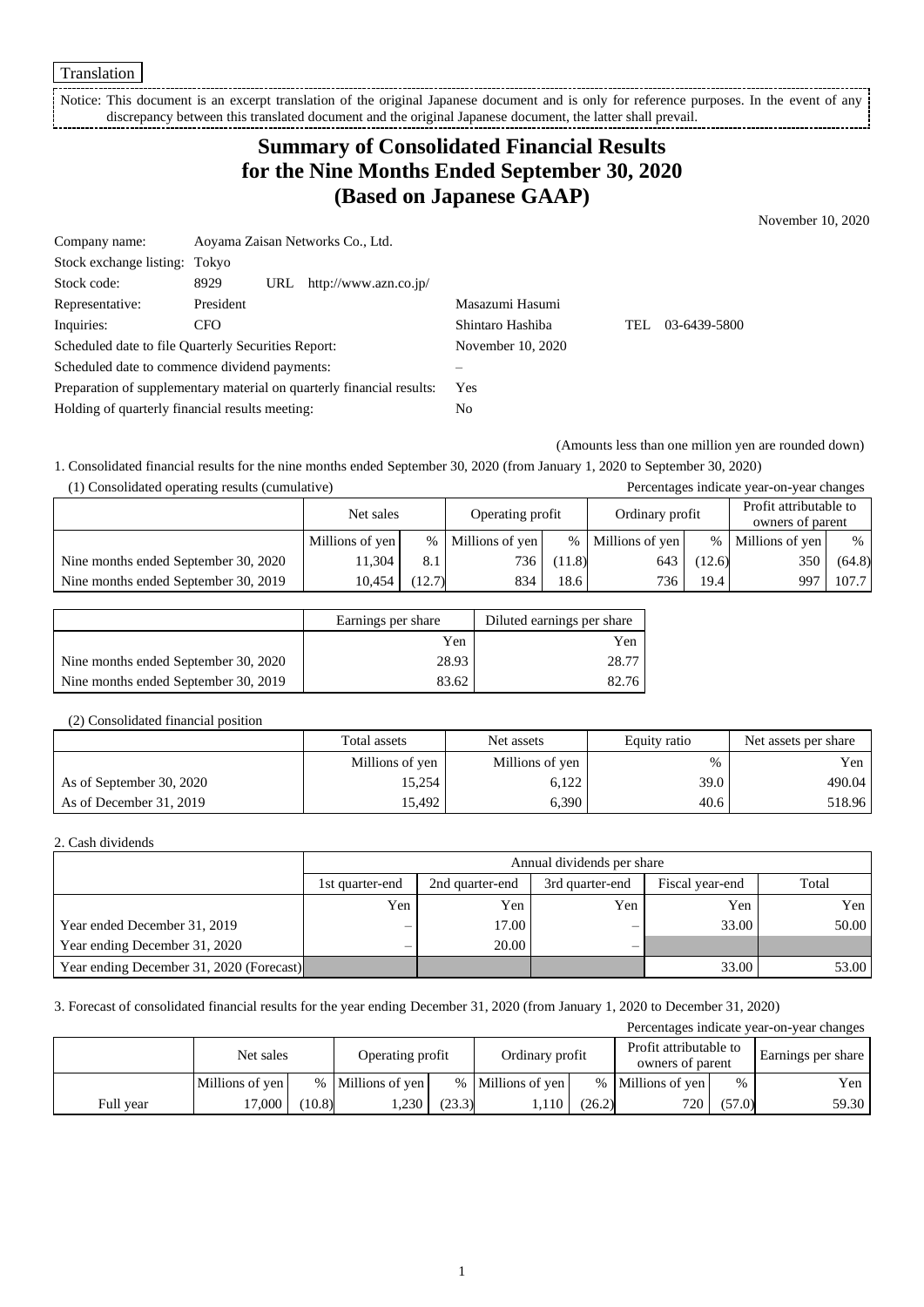| 4. Notes                                                                                                                                                                          |                |                         |                |                   |
|-----------------------------------------------------------------------------------------------------------------------------------------------------------------------------------|----------------|-------------------------|----------------|-------------------|
| (1) Changes in significant subsidiaries during the nine months ended September 30, 2020<br>(changes in specified subsidiaries resulting in the change in scope of consolidation): |                |                         | N <sub>0</sub> |                   |
| (2) Application of special accounting methods for preparing quarterly consolidated financial statements:                                                                          |                |                         |                |                   |
| (3) Changes in accounting policies, changes in accounting estimates, and restatement of prior period financial statements                                                         |                |                         |                |                   |
| Changes in accounting policies due to revisions to accounting standards and other regulations:                                                                                    | N <sub>0</sub> |                         |                |                   |
| Changes in accounting policies due to other reasons:                                                                                                                              |                |                         |                |                   |
| Changes in accounting estimates:                                                                                                                                                  |                |                         |                |                   |
| Restatement of prior period financial statements:                                                                                                                                 |                |                         |                |                   |
| (4) Number of issued shares (common shares)                                                                                                                                       |                |                         |                |                   |
| Total number of issued shares at the end of the period (including treasury shares)                                                                                                |                |                         |                |                   |
| As of September 30, 2020<br>12,142,400 shares   As of December 31, 2019                                                                                                           |                |                         |                | 12,114,100 shares |
| Number of treasury shares at the end of the period                                                                                                                                |                |                         |                |                   |
| As of September 30, 2020                                                                                                                                                          | 124 shares     | As of December 31, 2019 |                | 124 shares        |
| Average number of shares during the period (cumulative from the beginning of the fiscal year)                                                                                     |                |                         |                |                   |
|                                                                                                                                                                                   |                |                         |                |                   |

| 2020<br>.107<br>.084<br>Nine<br>1 Sentember 30.<br>shares<br>: months ended . | 2019<br>928<br>30.<br>Nine months ended<br>' September : | 395<br>shares |
|-------------------------------------------------------------------------------|----------------------------------------------------------|---------------|
|-------------------------------------------------------------------------------|----------------------------------------------------------|---------------|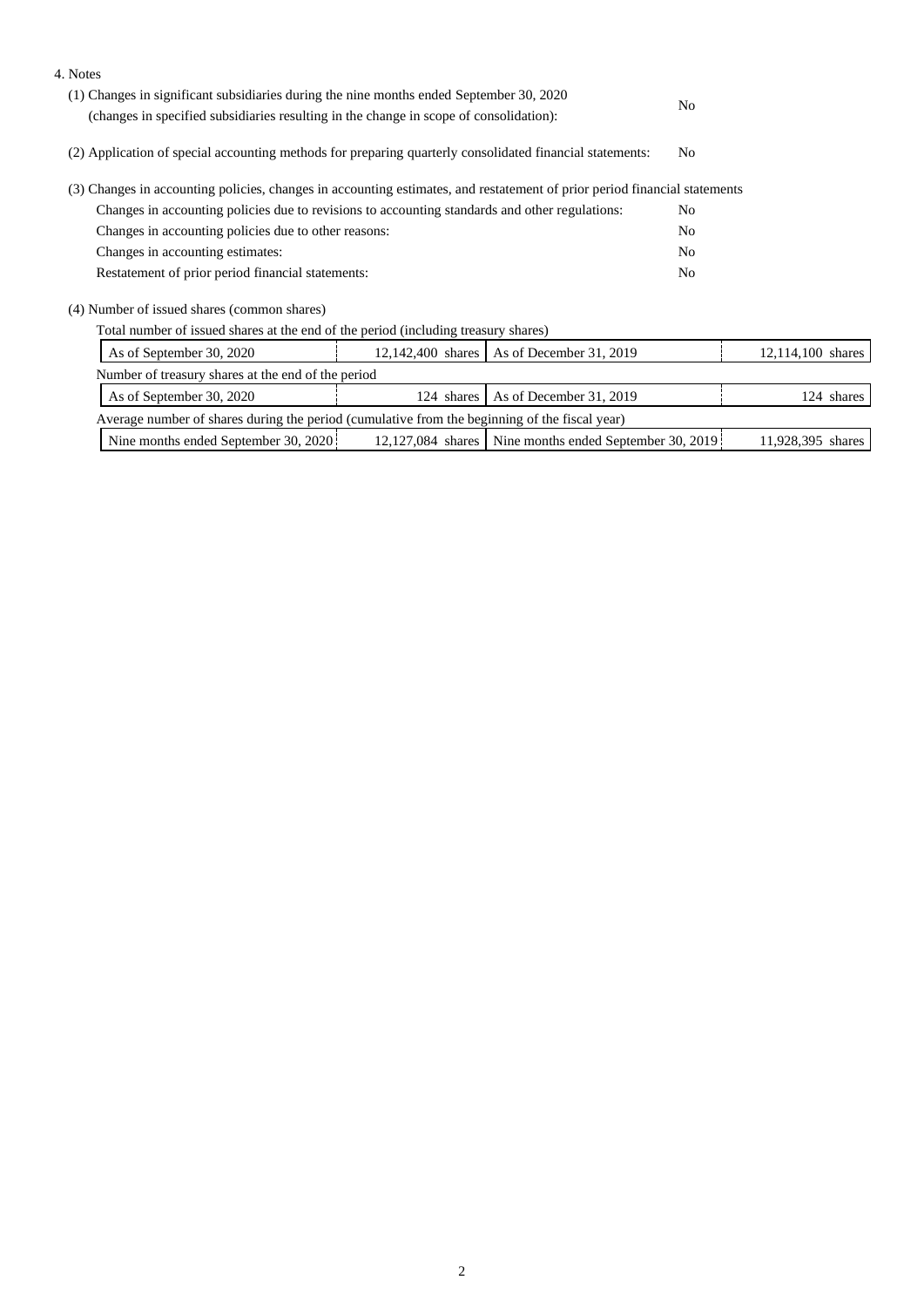# **Quarterly consolidated financial statements**

|                                       |                         | (Thousands of yen)       |
|---------------------------------------|-------------------------|--------------------------|
|                                       | As of December 31, 2019 | As of September 30, 2020 |
| Assets                                |                         |                          |
| <b>Current</b> assets                 |                         |                          |
| Cash and deposits                     | 8,494,808               | 8,674,081                |
| Accounts receivable - trade           | 545,500                 | 273,617                  |
| Real estate for sale                  | 1,145,027               | 594,384                  |
| Other inventories                     | 1,586                   | 1,228                    |
| Income taxes receivable               |                         | 93,887                   |
| Other                                 | 366,137                 | 377,794                  |
| Allowance for doubtful accounts       | (619)                   | (772)                    |
| Total current assets                  | 10,552,441              | 10,014,220               |
| Non-current assets                    |                         |                          |
| Property, plant and equipment         |                         |                          |
| Buildings and structures, net         | 2,521,674               | 2,422,287                |
| Land                                  | 195,666                 | 195,666                  |
| Other, net                            | 81,524                  | 76,786                   |
| Total property, plant and equipment   | 2,798,866               | 2,694,741                |
| Intangible assets                     |                         |                          |
| Goodwill                              |                         | 39,388                   |
| Software                              | 231,356                 | 587,484                  |
| Other                                 | 2,086                   | 29,982                   |
| Total intangible assets               | 233,443                 | 656,855                  |
| Investments and other assets          |                         |                          |
| Investment securities                 | 1,249,125               | 1,297,399                |
| Shares of subsidiaries and associates | 27,748                  | 31,036                   |
| Deferred tax assets                   | 318,900                 | 165,276                  |
| Other                                 | 312,227                 | 394,824                  |
| Total investments and other assets    | 1,908,001               | 1,888,536                |
| Total non-current assets              | 4,940,310               | 5,240,133                |
| Total assets                          | 15,492,751              | 15,254,353               |

**Consolidated balance sheets**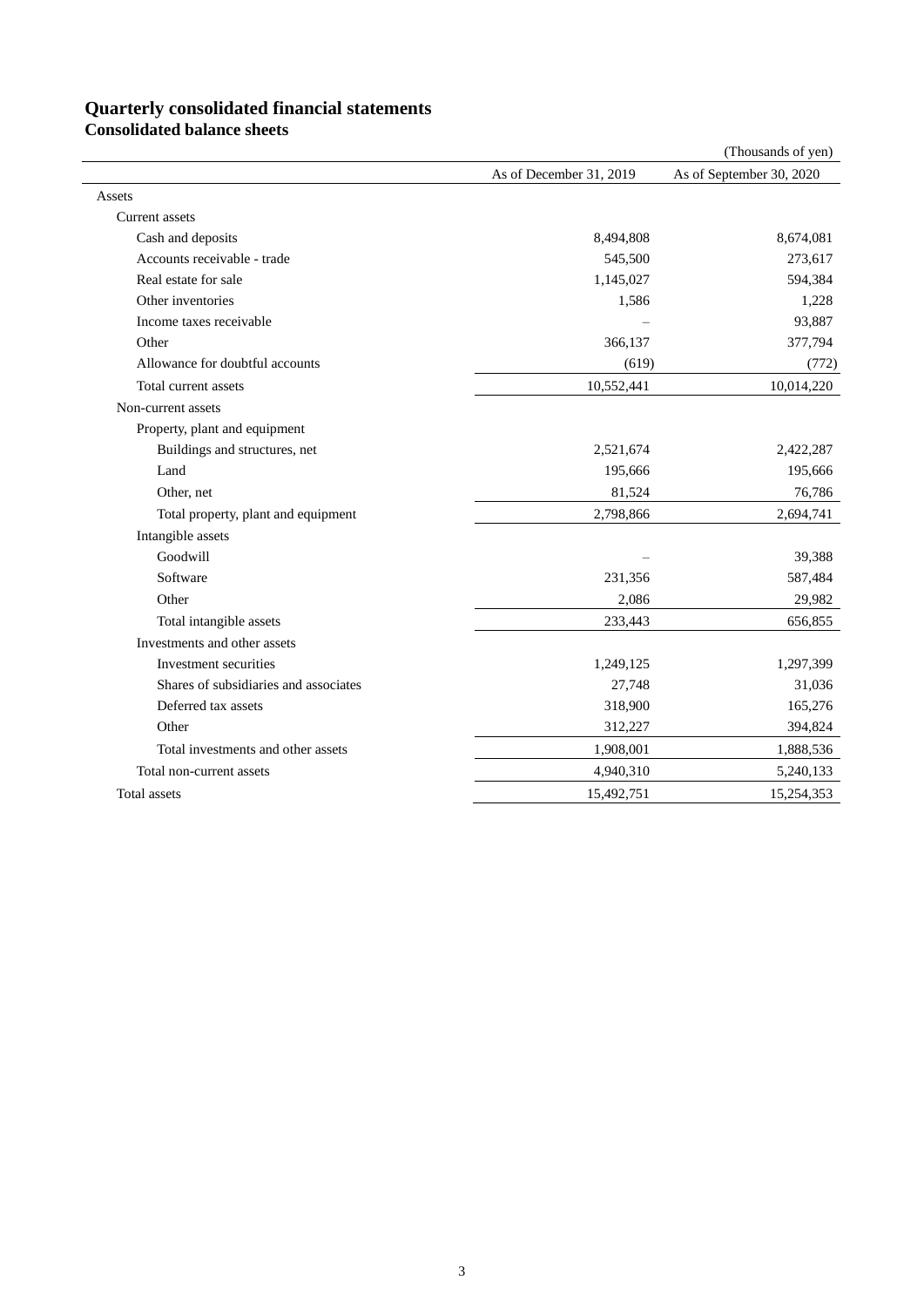|                                                       |                         | (Thousands of yen)       |
|-------------------------------------------------------|-------------------------|--------------------------|
|                                                       | As of December 31, 2019 | As of September 30, 2020 |
| Liabilities                                           |                         |                          |
| <b>Current liabilities</b>                            |                         |                          |
| Accounts payable - trade                              | 117,404                 | 96,776                   |
| Short-term borrowings                                 | 100,000                 | 100,000                  |
| Current portion of long-term borrowings               | 1,013,128               | 1,008,668                |
| Current portion of bonds                              | 514,000                 | 434,000                  |
| Income taxes payable                                  | 158,994                 | 20,311                   |
| Accounts payable - other                              | 753,519                 | 471,206                  |
| Provision for bonuses                                 |                         | 226,656                  |
| Other                                                 | 889,139                 | 436,979                  |
| Total current liabilities                             | 3,546,185               | 2,794,598                |
| Non-current liabilities                               |                         |                          |
| Bonds payable                                         | 826,000                 | 522,000                  |
| Long-term borrowings                                  | 3,281,812               | 4,450,145                |
| Long-term leasehold and guarantee deposits received   | 1,390,019               | 1,308,261                |
| Long-term accounts payable - other                    | 58,408                  | 57,281                   |
| Total non-current liabilities                         | 5,556,240               | 6,337,688                |
| <b>Total liabilities</b>                              | 9,102,425               | 9,132,287                |
| Net assets                                            |                         |                          |
| Shareholders' equity                                  |                         |                          |
| Share capital                                         | 1,143,304               | 1,153,520                |
| Capital surplus                                       | 1,304,783               | 1,314,999                |
| Retained earnings                                     | 3,651,968               | 3,360,245                |
| Treasury shares                                       | (201)                   | (201)                    |
| Total shareholders' equity                            | 6,099,855               | 5,828,565                |
| Accumulated other comprehensive income                |                         |                          |
| Valuation difference on available-for-sale securities | 229,952                 | 184,372                  |
| Foreign currency translation adjustment               | (43, 187)               | (62, 681)                |
| Total accumulated other comprehensive income          | 186,764                 | 121,691                  |
| Share acquisition rights                              | 103,705                 | 170,182                  |
| Non-controlling interests                             |                         | 1,627                    |
| Total net assets                                      | 6,390,326               | 6,122,066                |
| Total liabilities and net assets                      | 15,492,751              | 15,254,353               |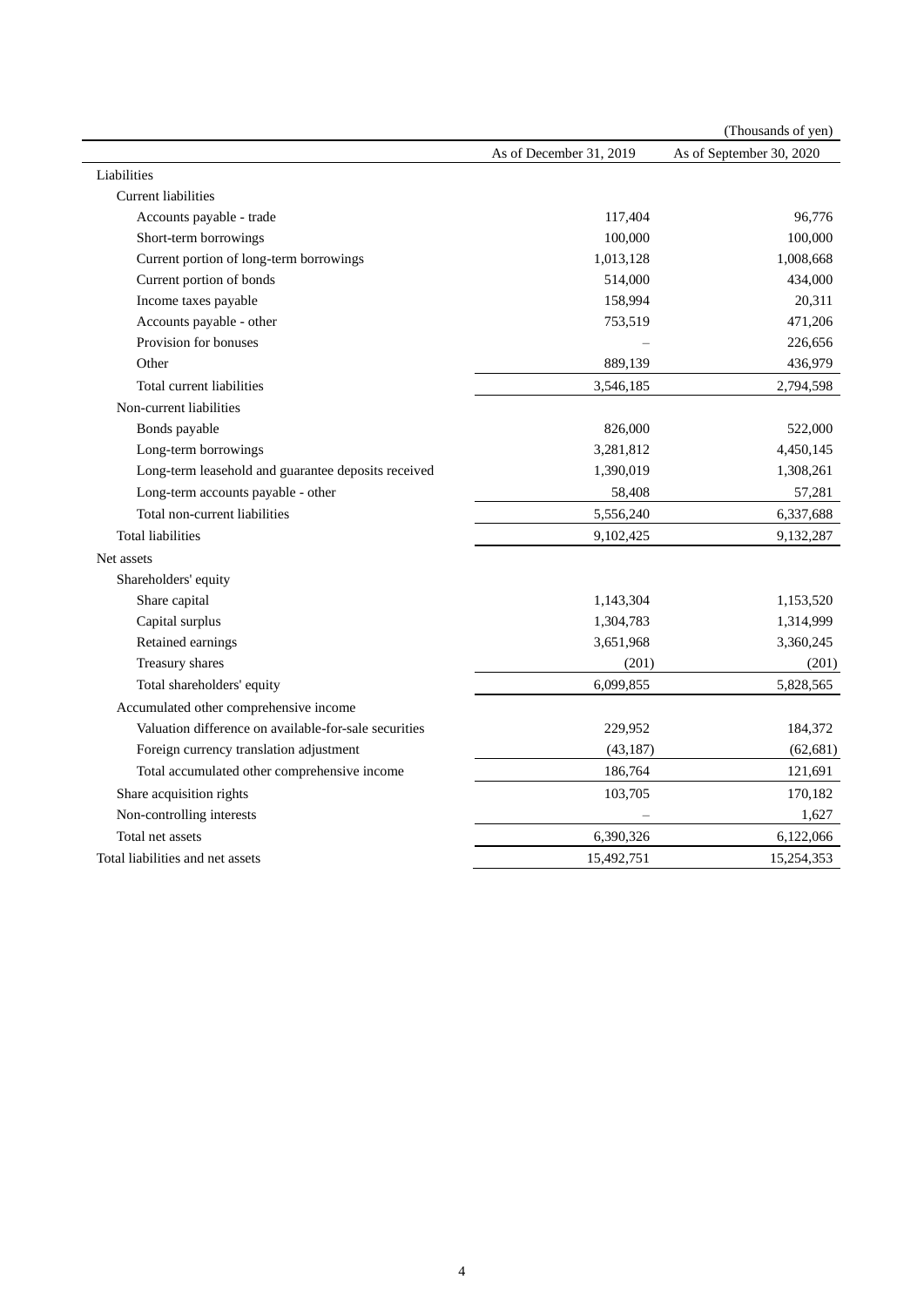## **Consolidated statements of income (cumulative) and consolidated statements of comprehensive income (cumulative)**

**Consolidated statements of income (cumulative)**

|                                                               |                    | (Thousands of yen) |
|---------------------------------------------------------------|--------------------|--------------------|
|                                                               | Nine months ended  | Nine months ended  |
|                                                               | September 30, 2019 | September 30, 2020 |
| Net sales                                                     | 10,454,212         | 11,304,243         |
| Cost of sales                                                 | 7,846,221          | 8,926,748          |
| Gross profit                                                  | 2,607,991          | 2,377,495          |
| Selling, general and administrative expenses                  | 1,773,064          | 1,641,423          |
| Operating profit                                              | 834,927            | 736,072            |
| Non-operating income                                          |                    |                    |
| Interest income                                               | 1,344              | 881                |
| Dividend income                                               | 9,106              | 1,731              |
| Share of profit of entities accounted for using equity method | 162                | 3,289              |
| Other                                                         | 8,259              | 2,226              |
| Total non-operating income                                    | 18,873             | 8,128              |
| Non-operating expenses                                        |                    |                    |
| Interest expenses                                             | 39,745             | 47,853             |
| Commission expenses                                           | 45,355             | 12,700             |
| Bond issuance cost                                            | 3,527              |                    |
| Foreign exchange losses                                       | 6,457              | 35,517             |
| Other                                                         | 22,501             | 4,651              |
| Total non-operating expenses                                  | 117,586            | 100,722            |
| Ordinary profit                                               | 736,214            | 643,478            |
| Extraordinary income                                          |                    |                    |
| Gain on sales of investment securities                        | 379,472            |                    |
| Total extraordinary income                                    | 379,472            |                    |
| <b>Extraordinary losses</b>                                   |                    |                    |
| Impairment loss                                               |                    | 46,967             |
| Loss on valuation of golf club membership                     |                    | 11,549             |
| Total extraordinary losses                                    |                    | 58,516             |
| Profit before income taxes                                    | 1,115,686          | 584,961            |
| Income taxes - current                                        | 144,512            | 70,009             |
| Income taxes - deferred                                       | (26, 282)          | 168,440            |
| Total income taxes                                            | 118,229            | 238,450            |
| Profit                                                        | 997,456            | 346,511            |
| Loss attributable to non-controlling interests                |                    | (4,372)            |
| Profit attributable to owners of parent                       | 997,456            | 350,883            |